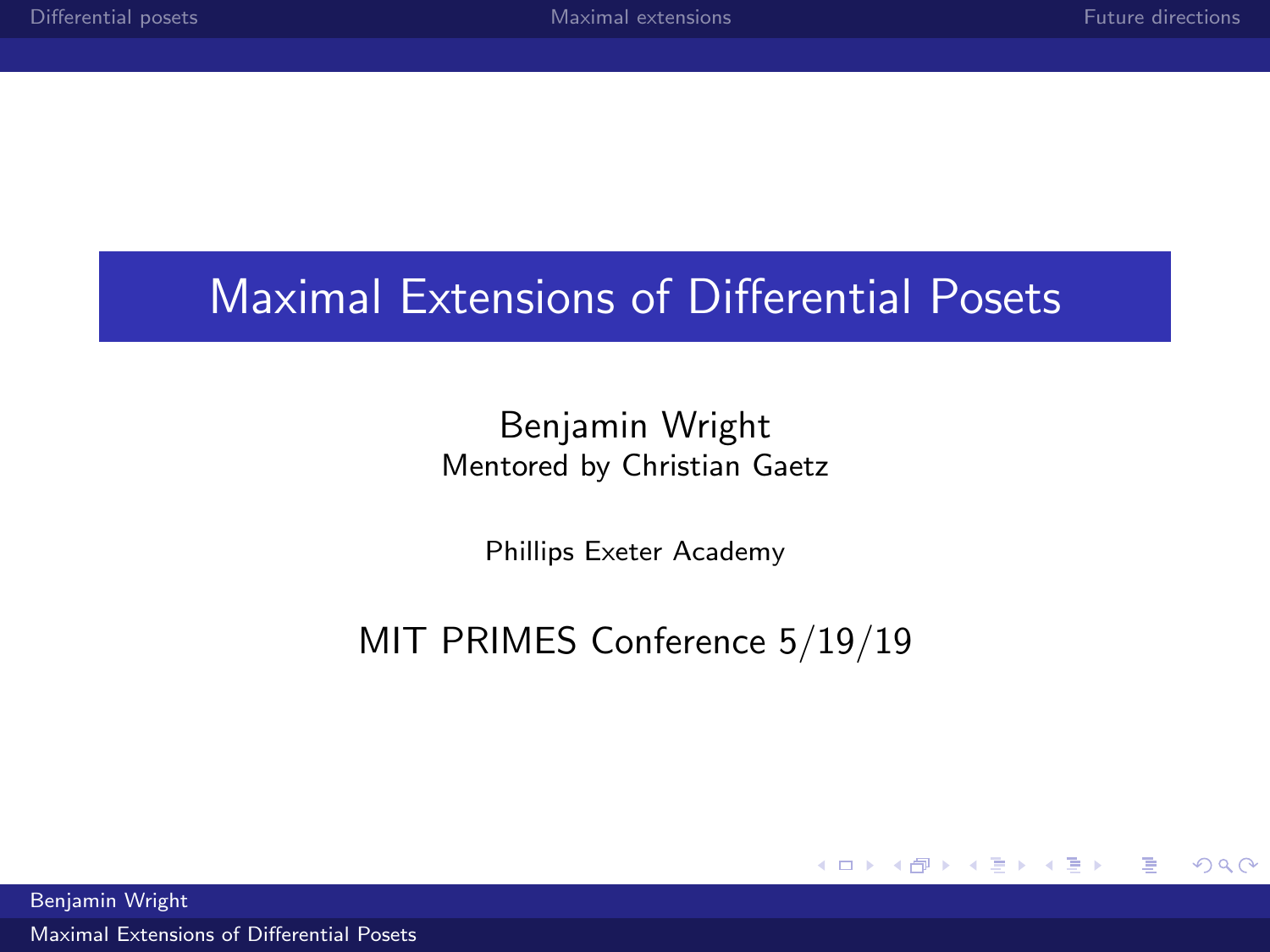## <span id="page-1-0"></span>Posets

#### **Definition**

A partially ordered set, or poset, is a set  $P$  following the properties:

- **1** Certain elements  $x, y \in P$  are relatable under the binary relation ≤.
- 2 If  $x \leq y$  and  $y \leq x$  then  $x = y$ .
- 3 If  $x < y$ , and  $y < z$ , then  $x < z$ .

#### **Definition**

In a poset P, an element y covers an element x if  $x \leq y$ , and there doesn't exist a distinct element z such that  $x \le z \le y$ . We write  $x \leq y$ .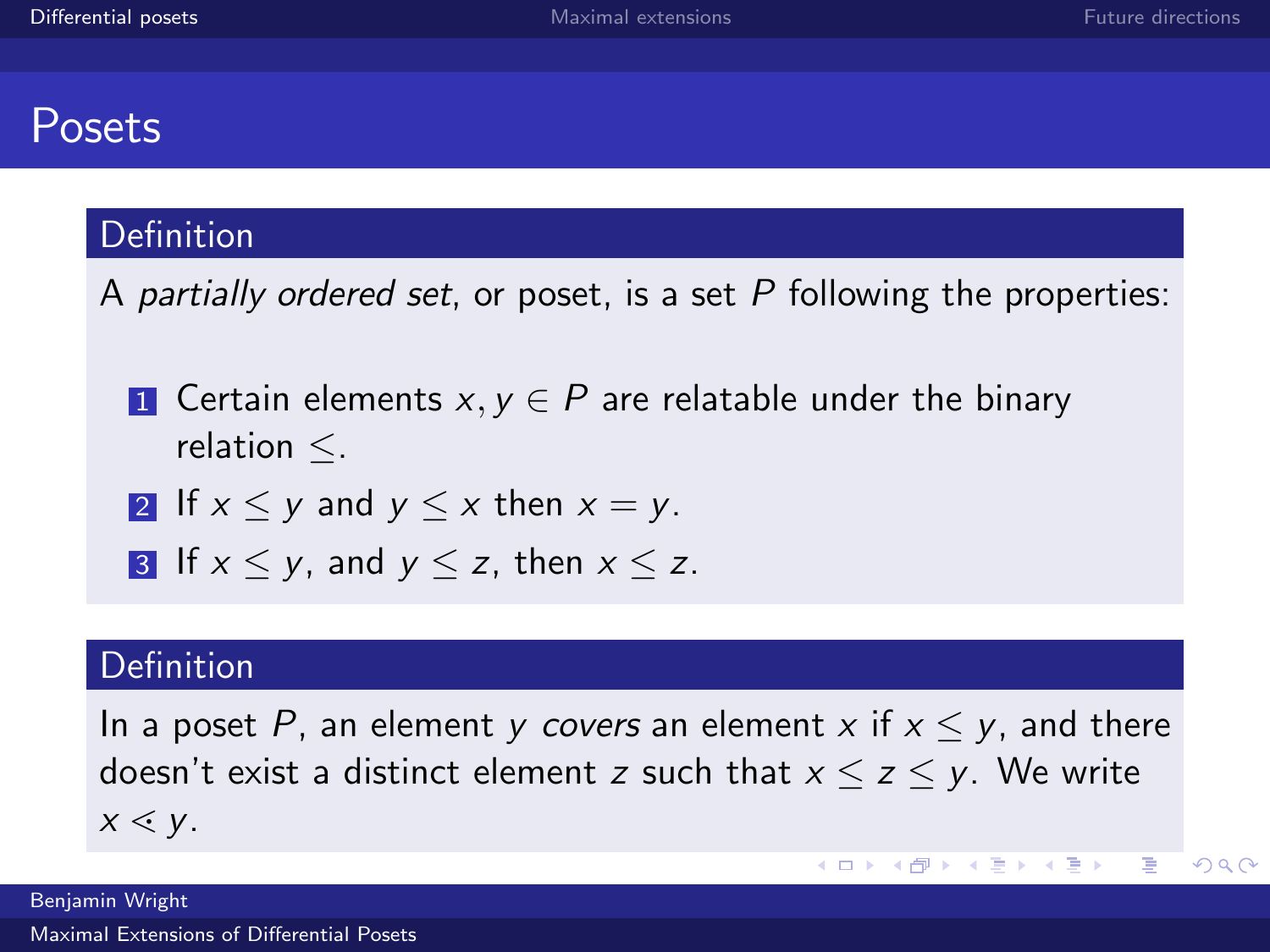## Hasse Diagrams



Figure: The Hasse diagram of the set of subsets of  $(x, y, z)$ 

Posets can be represented in diagrams called Hasse diagrams, which appear like directed graphs. An arrow points from the smaller element to the larger element. In this example, the relation  $\leq$ is equivalent to the inclusion relation ∈.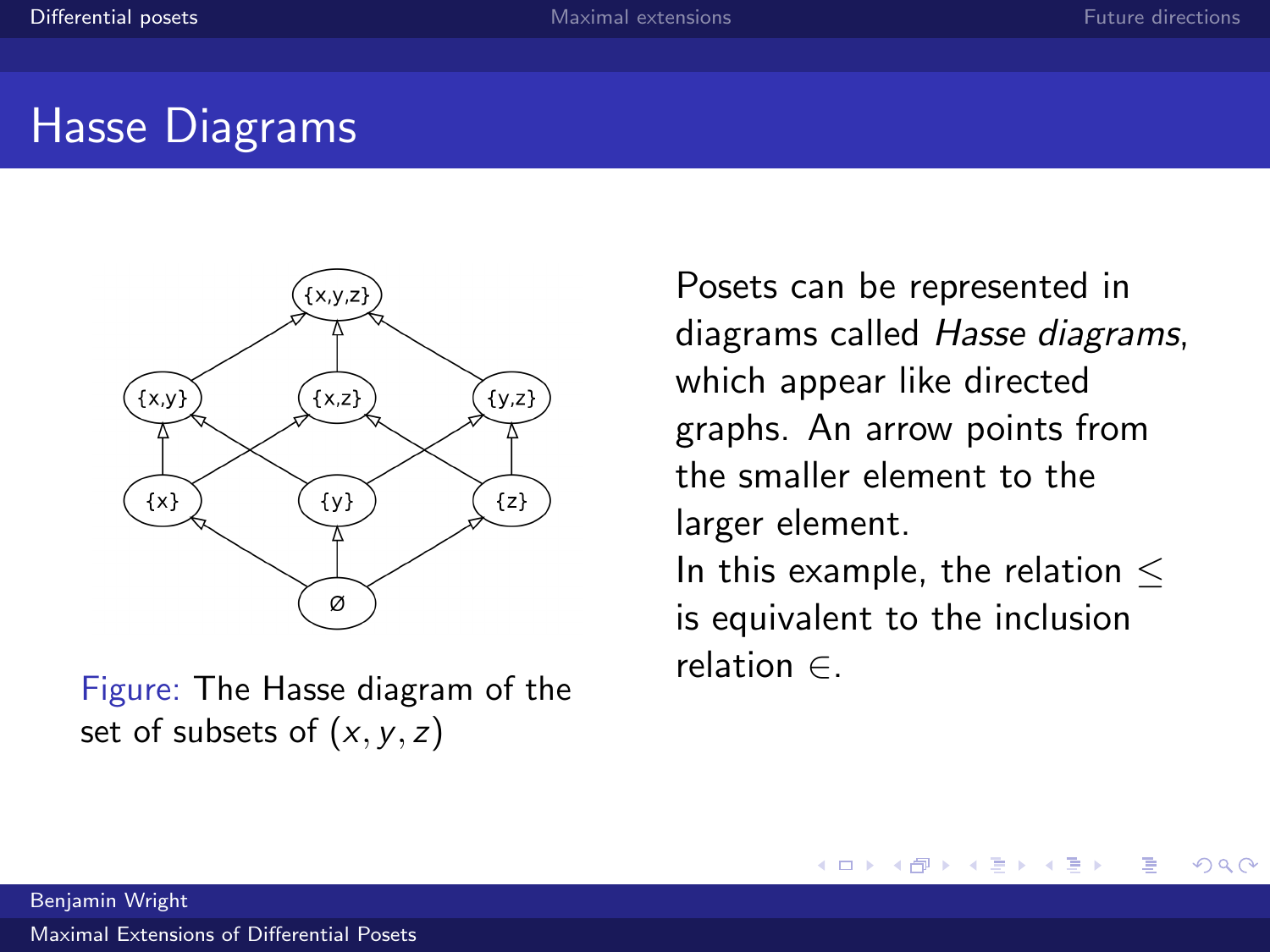## Example: Young's lattice



Young's lattice  $Y$  is the poset of integer partitions, non-increasing ordered tuples  $\lambda = (\lambda_1, \ldots, \lambda_n)$ . These are represented visually by upper-left justified sets of boxes.

An element of  $Y$  is greater than another element of Y if each row is at least as large as the equivalent row in the other element.

Figure: The Hasse diagram of Young's lattice Y up to rank 5.

Benjamin Wright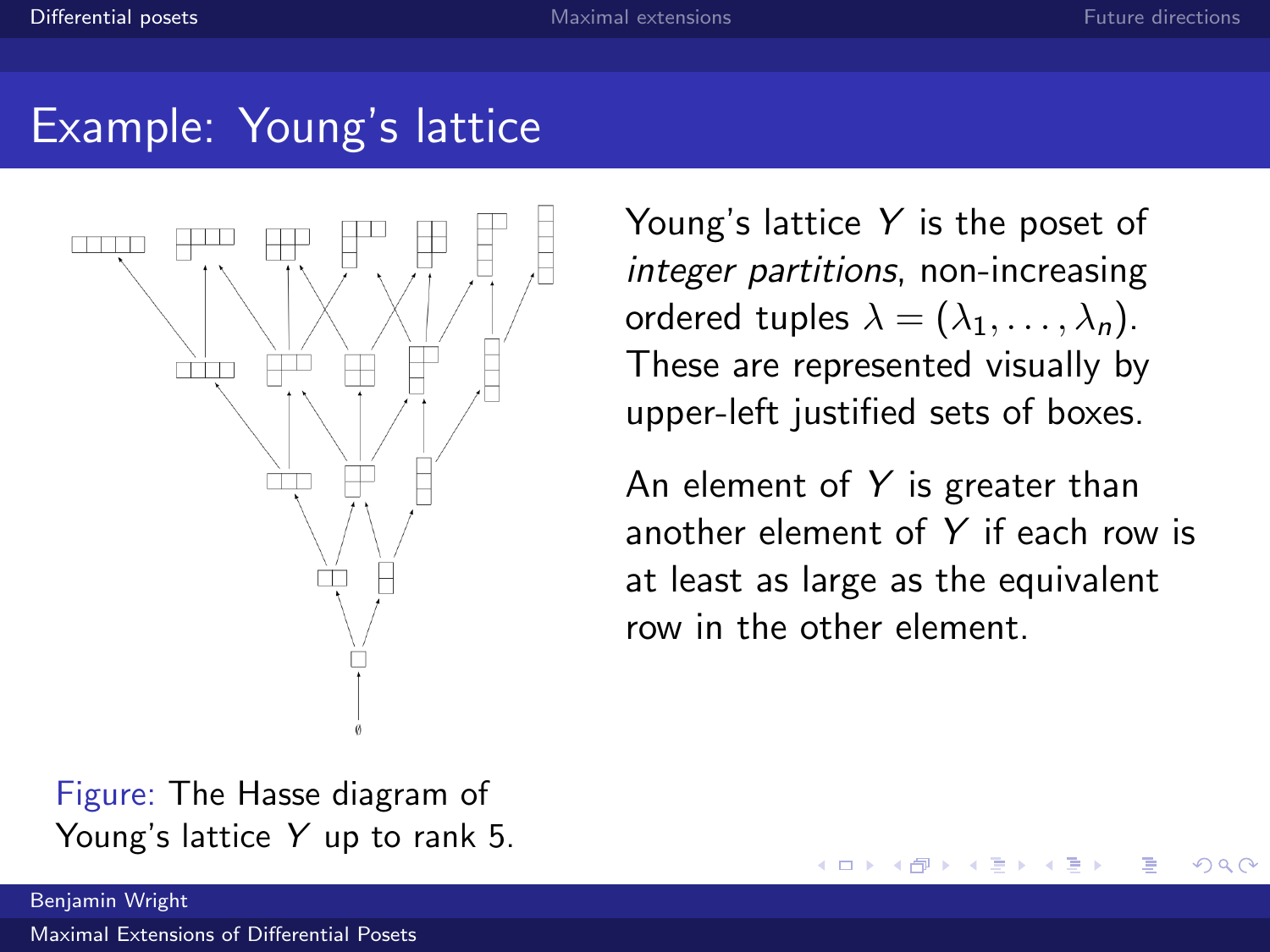## Differential posets

#### Definition (Stanley)

An *r*-differential poset P is a poset satisfying the following:

- $\blacksquare$  P is locally finite, graded, and has a unique minimal element  $\overline{O}$ .
- 2 For every two elements  $x, y \in P$ , the number of elements covering both  $x$  and  $y$  is the same as the number of elements covered by both  $x$  and  $y$ .
- **3** If an element  $x \in P$  covers d elements, then  $r + d$  elements cover x.

Benjamin Wright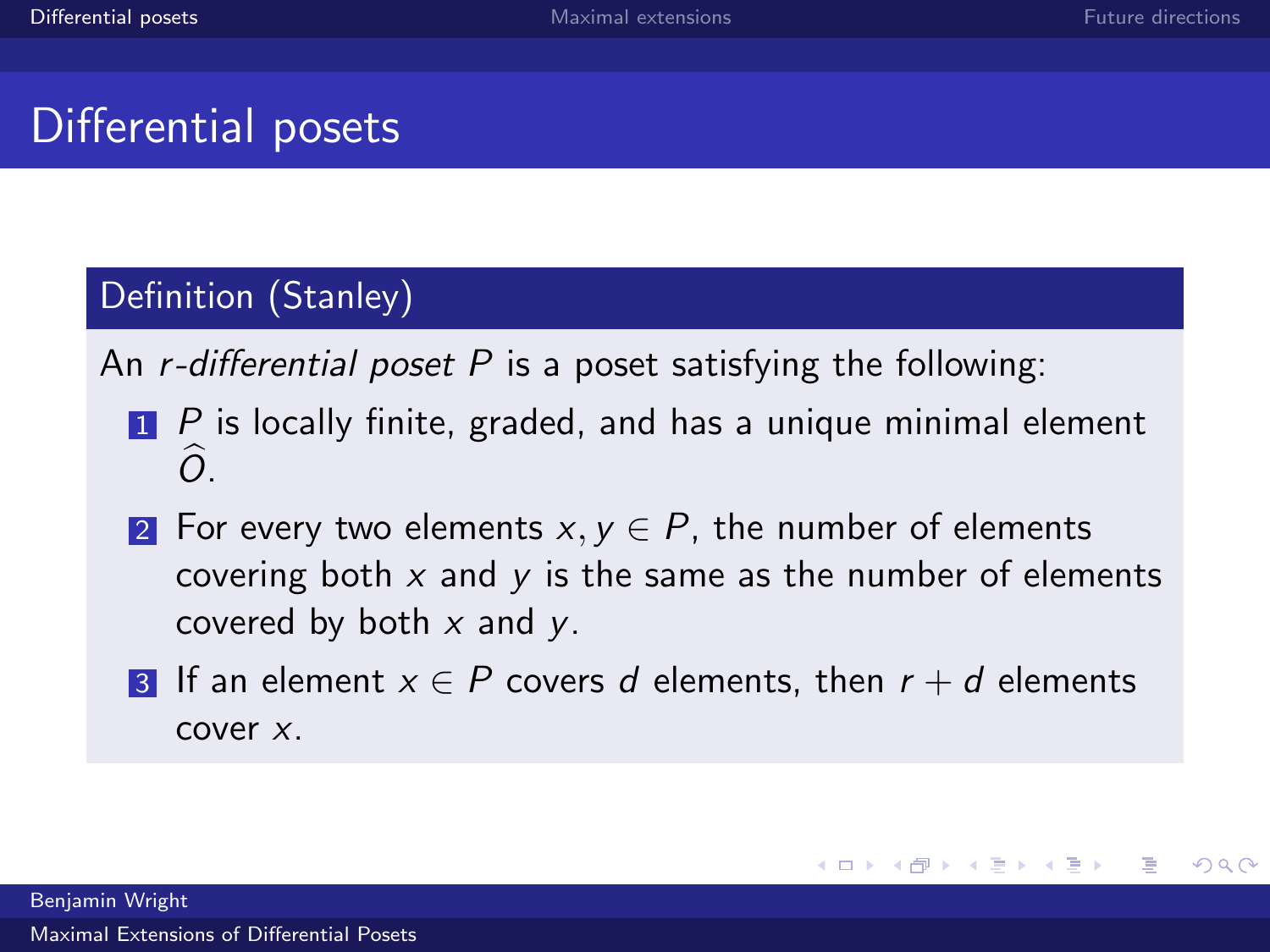## Example: Young's lattice



Figure: The Hasse diagram of Young's lattice Y up to rank 5. Young's lattice Y is a 1-differential poset.  $Y^r$  is the r-differential poset form of Young's lattice, which is the set  $Y \times Y \times Y \times \ldots \times Y$ . An  $r$  times element in  $Y<sup>r</sup>$  is an ordered  $r$ -tuple of elements of  $Y$ . Stanley conjectured that  $Y^r$  is the smallest r-differential poset by size.

4 **D** F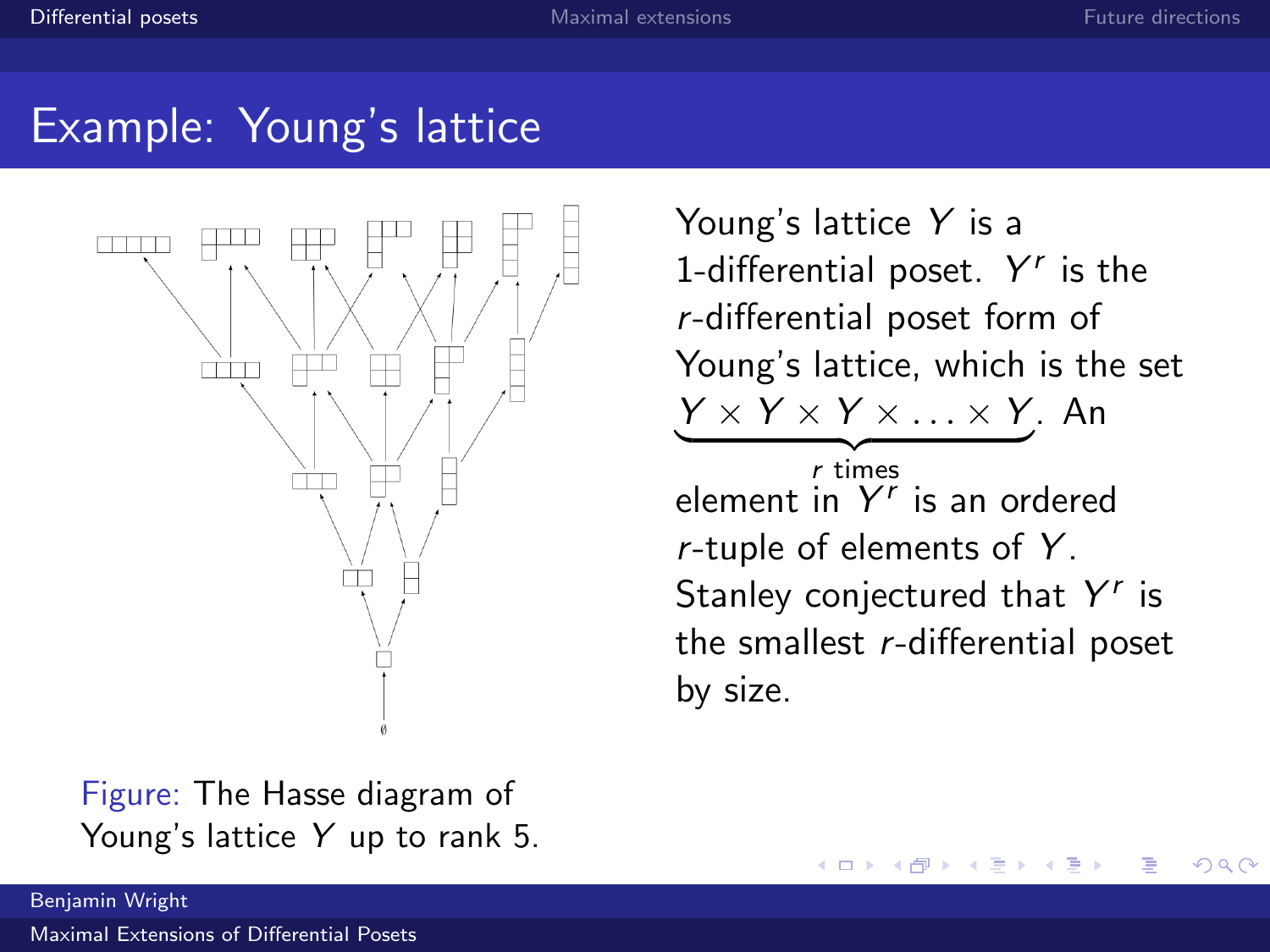$209$ 

## Example: Fibonacci Lattices



Figure: The Hasse diagram of the Fibonacci lattice  $Z(2)$ , a 2-differential poset, up to rank 3.

The r-Fibonacci poset, notated by  $Z(r)$ , is the differential poset defined by the reflection-extension construction.

4 **D** F

Benjamin Wright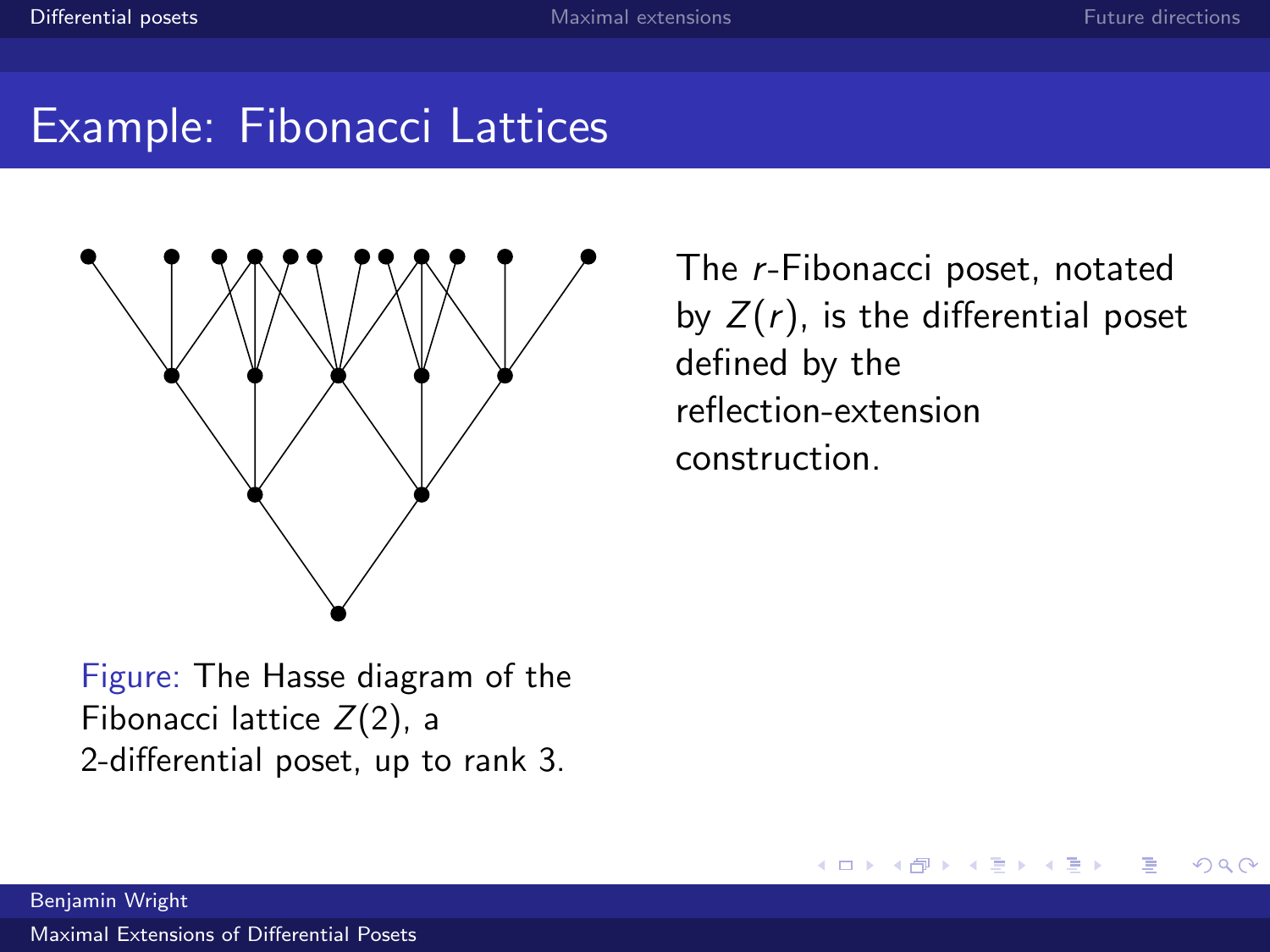## Fibonnaci Reflection-Extension Construction



Figure: Reflecting the element in row 0 onto row 2



Figure: Extending every element of row 1 twice

Benjamin Wright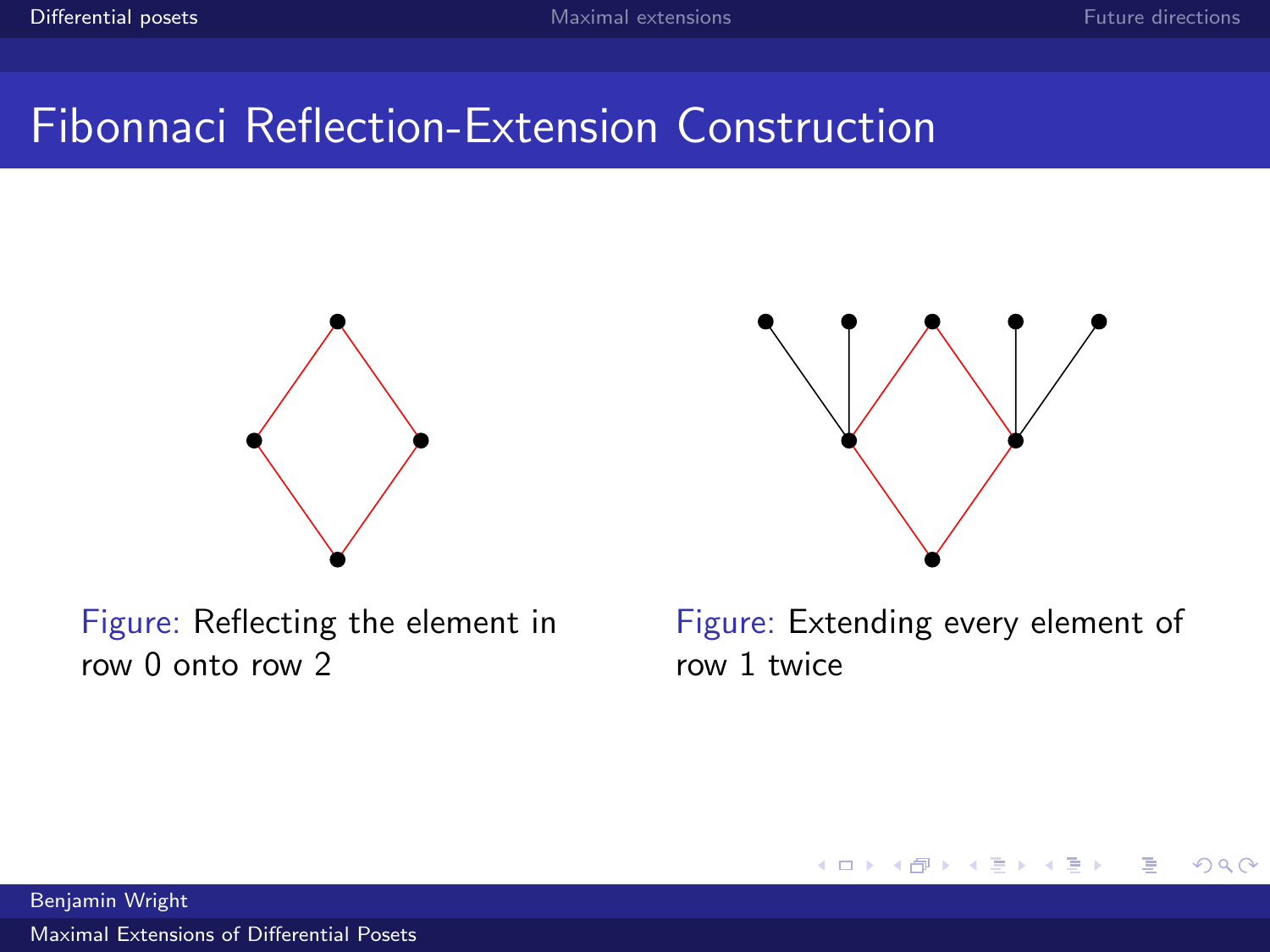## Fibonnaci Reflection-Extension Construction



Figure: Reflecting row 1 onto row 3 Figure: Extending each element in



row 2 twice

Benjamin Wright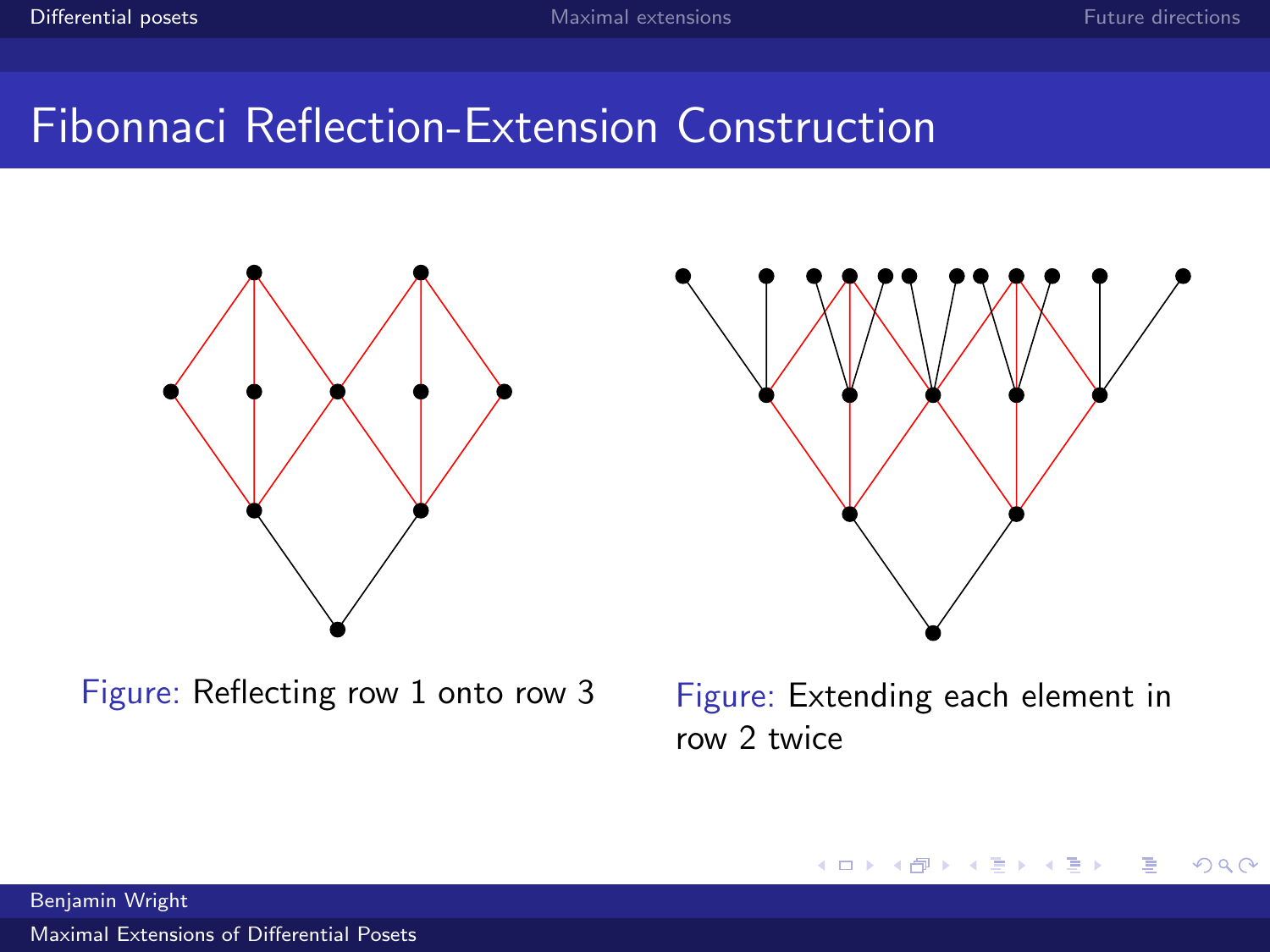メロメ メ御う メミメ メミメー

重

 $\Omega$ 

## Enumerative identities

#### Definition

Define  $e(x)=\sum_{\mathsf y \lessdot x} e(\mathsf y).$  Equivalently,  $e(\mathsf x)$  equals the number of paths up from  $\hat{O}$  to x.

Many combinatorial and enumerative properties of Young's lattice apply to differential posets in general, making them interesting to study.

For example, the Robinson-Schensted bijection applied to Young's lattice tells us that  $\sum_{x \in P_n} e(x)^2 = n!$  for  $x \in Y$ . However,  $\sum_{x \in P_n} e(x)^2 = r^n n!$  for any *r*-differential poset *P*.

Benjamin Wright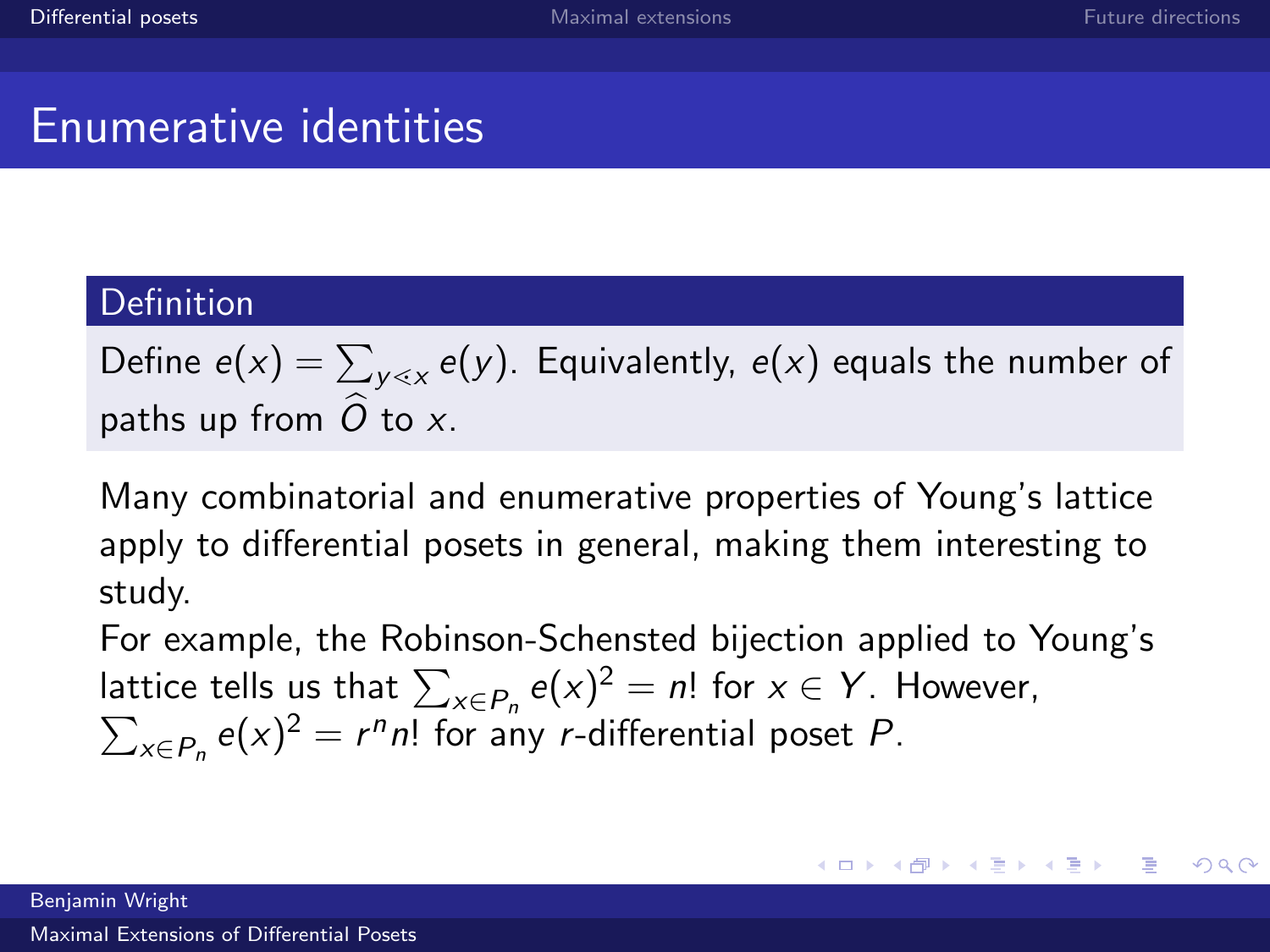## Enumerative Identities Example: Young's Lattice



The  $e(x)$ 's for the elements of row 5 of Y are 1, 4, 5, 6, 5, 4, 1. Therefore,  $\sum_{x \in Y_5} e(x)^2 = 1^2 + 4^2 + 5^2 +$  $6^2 + 5^2 + 4^2 + 1^2 = 120 = 1^5 * 5!$ 

4 0 F

Benjamin Wright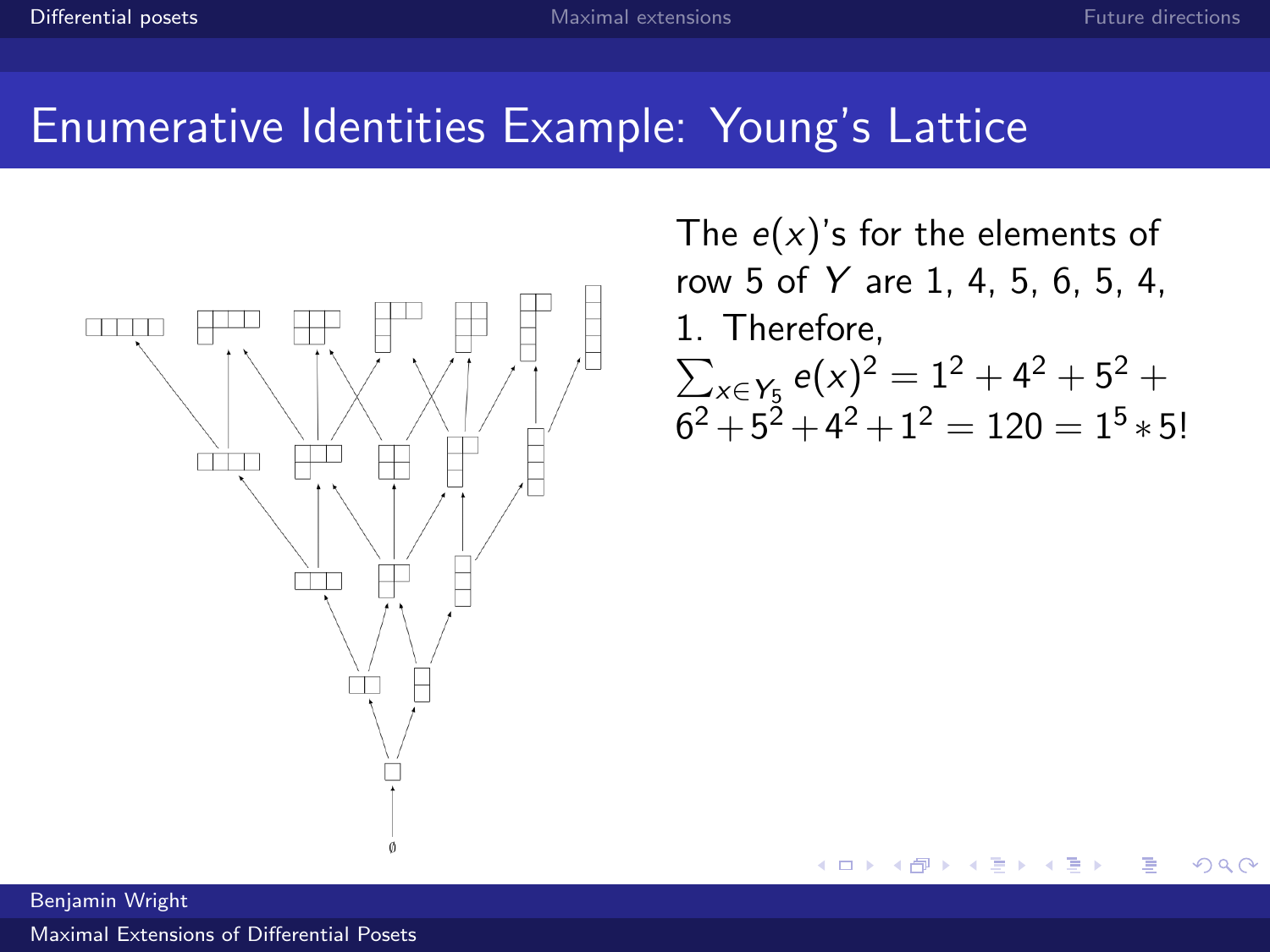## Enumerative Identities Example: 2-Fibonacci Poset



The  $e(x)$ 's for the elements of row 3 of  $Z(2)$ , the 2-differential Fibonacci poset, are 1, 1, 1, 4, 1, 2, 2, 1, 4, 1, 1, 1. Therefore,  $\sum_{x\in Z(2)_3} e(x)^2 =$  $1 + 1 + 1 + 16 + 1 + 4 + 4 + 1 +$  $16 + 1 + 1 + 1 = 48 = 2^3 * 3!$ 

Benjamin Wright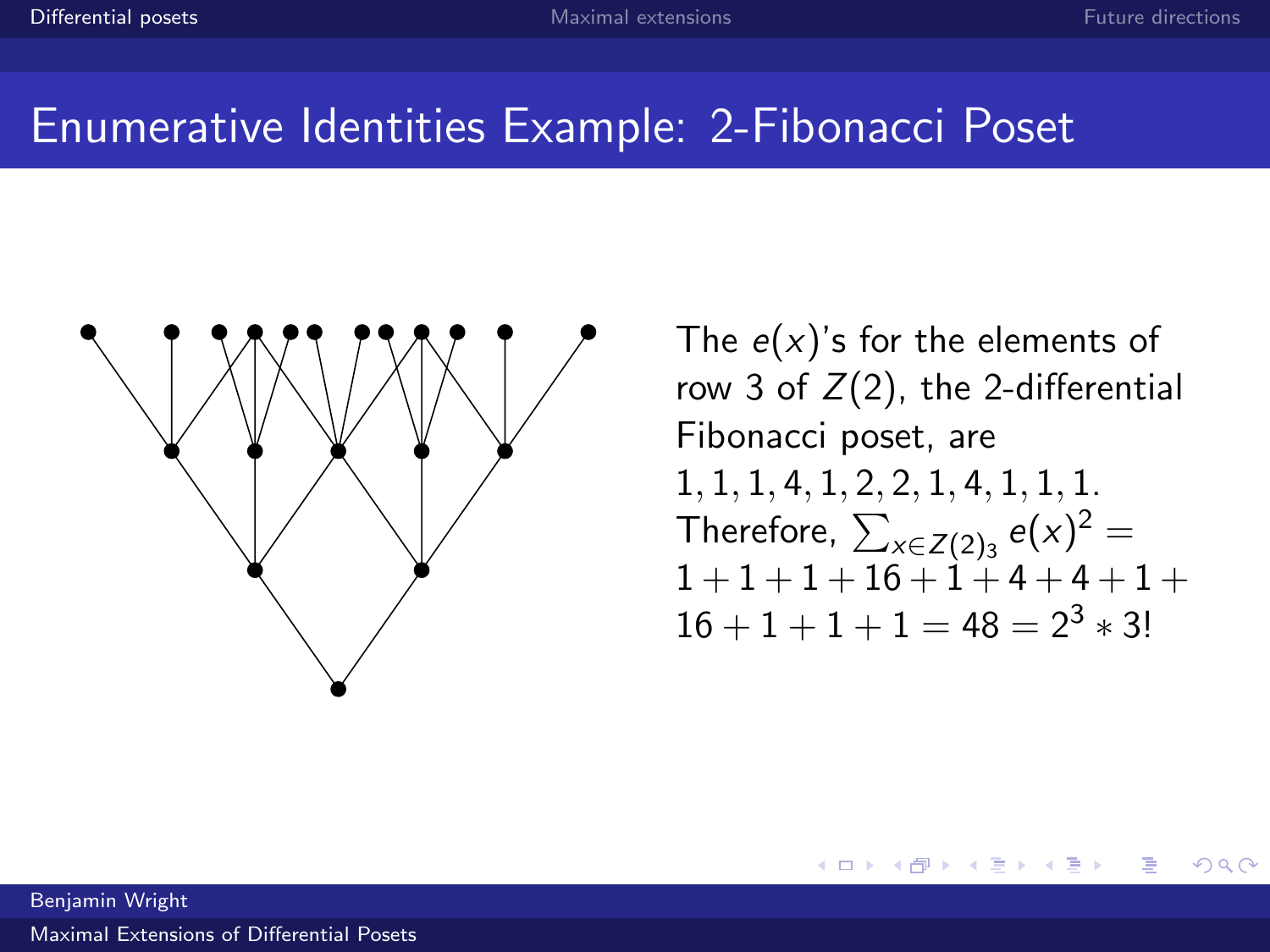## <span id="page-12-0"></span>Rank Sizes in Differential Posets

#### Definition

The rank of an element in a differential poset is the number of steps taken to reach  $\hat{O}$ .

#### Definition

Define  $p_n$  to be the number of elements in rank n of a differential poset P.

> メロメ メ母メ メミメ メミメ E.  $\Omega$

Benjamin Wright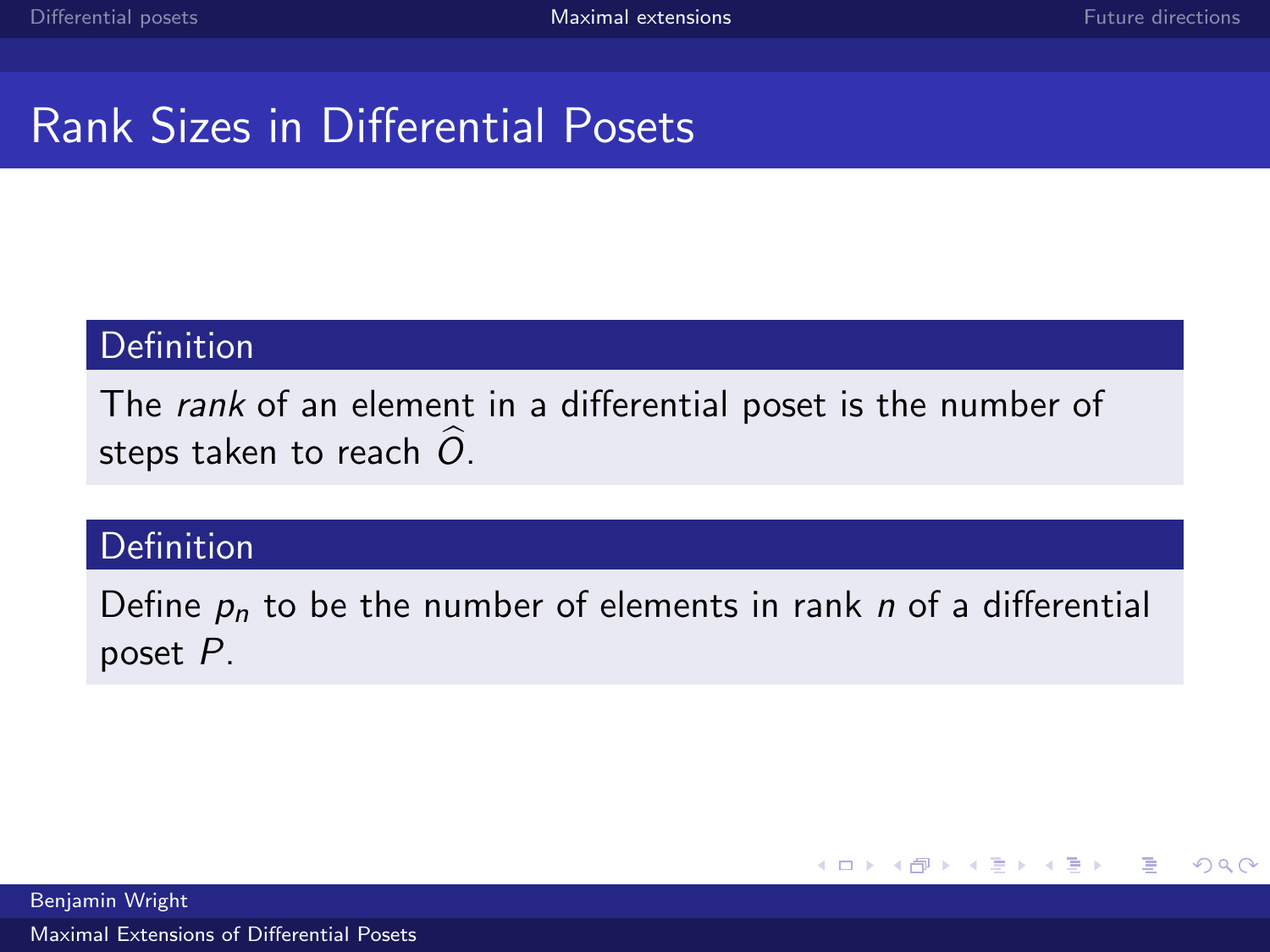## r-Fibonacci Numbers

#### **Definition**

The *r*-Fibonacci numbers  $F_r(x)$  satisfy  $F_r(0) = 1$ ,  $F_r(1) = r$ , and  $F_r(x) = r \cdot F_r(x-1) + F_r(x-2).$ 

Note that if  $r = 1$ , we just get the regular Fibonacci numbers. Since the reflection-extension construction of the r-Fibonacci poset consists of reflecting the second to last row, and extending r elements per element in the last row, the rank sizes of the r-Fibonacci poset are indeed the r-Fibonacci numbers.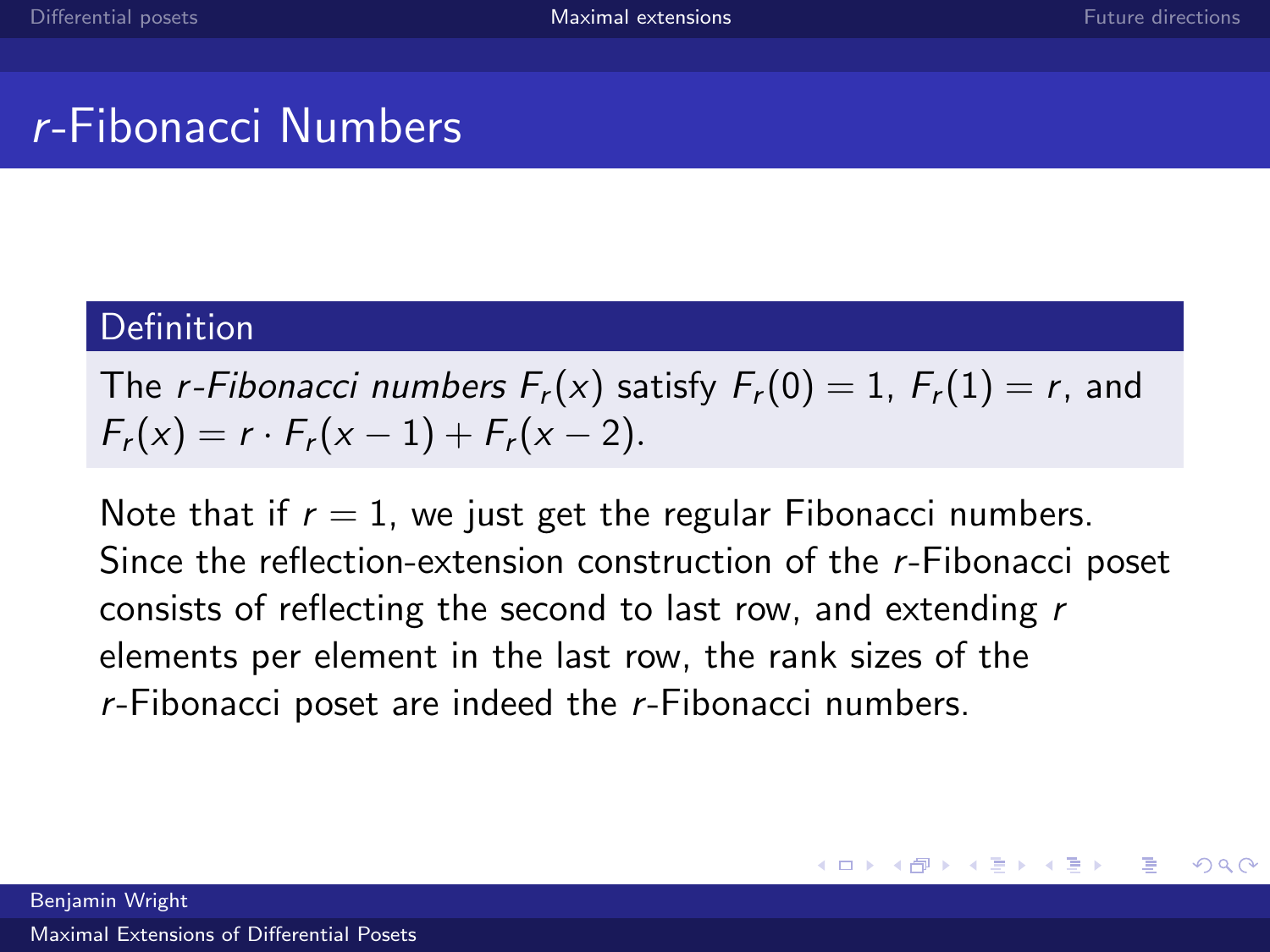## Byrnes' Theorem

#### Theorem (Byrnes 2012)

For any r-differential poset P we have:

$$
p_n\leq r\sum_{i=0}^n p_i-(p_{n-1}-1),
$$

and therefore  $p_n \leq F_r(n)$ .

The r-Fibonacci numbers satisfy Byrnes' inequality, and some induction is sufficient to show  $F_r(n)$  is the maximum rank size of rank n.

Benjamin Wright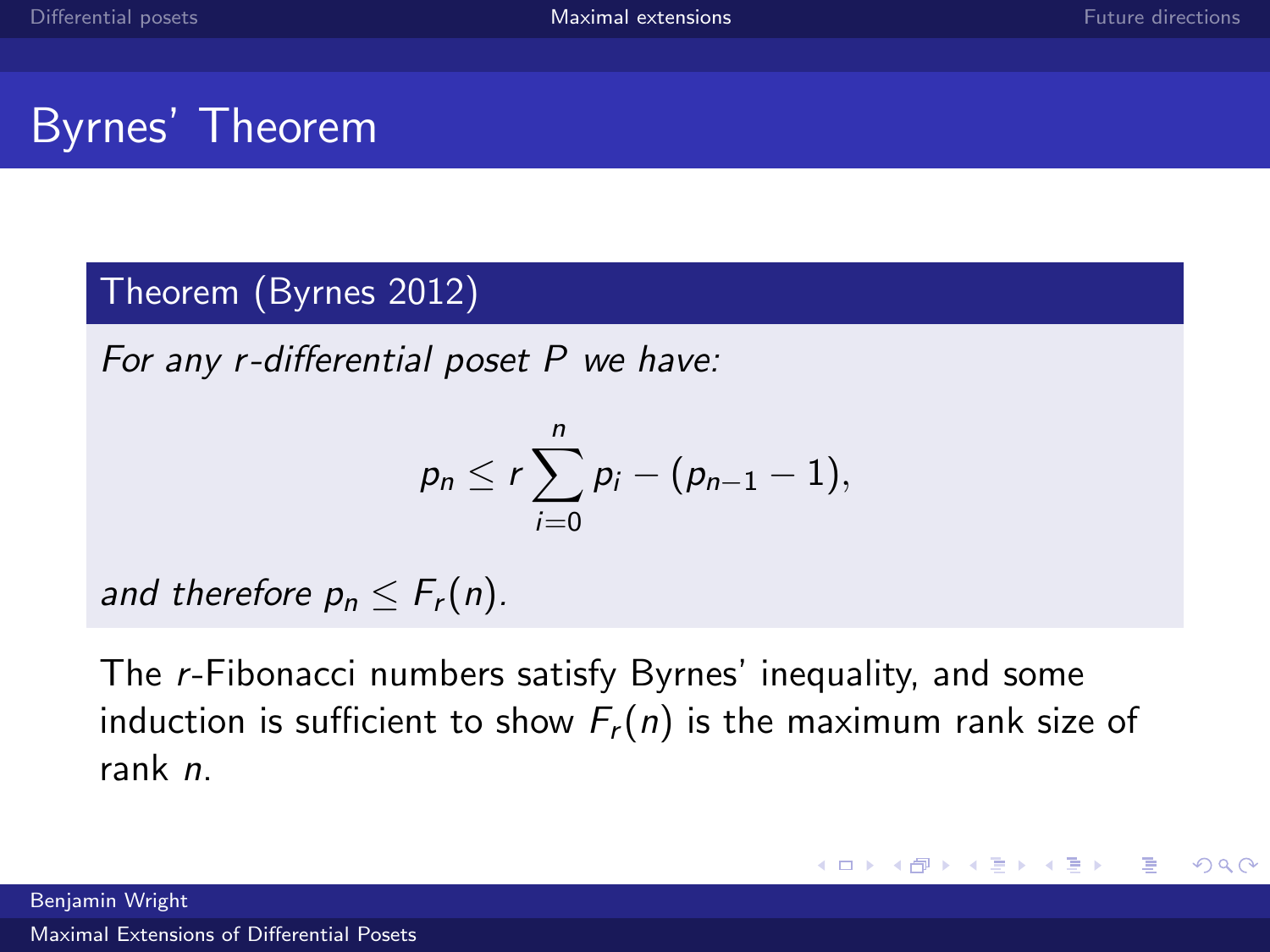$2990$ 

Ε

メロメ メ都 メメモ メルモト

## Uniqueness of the maximal extension

#### Now, we move on to new results:

#### Theorem

In a differential poset P, if  $p_n = F_r(n)$  for some particular n, then the partial r-differential poset  $P_{[0,n]}$  is isomorphic to the r-Fibonacci poset Z $(r)_{[0,n]}.$ 

Benjamin Wright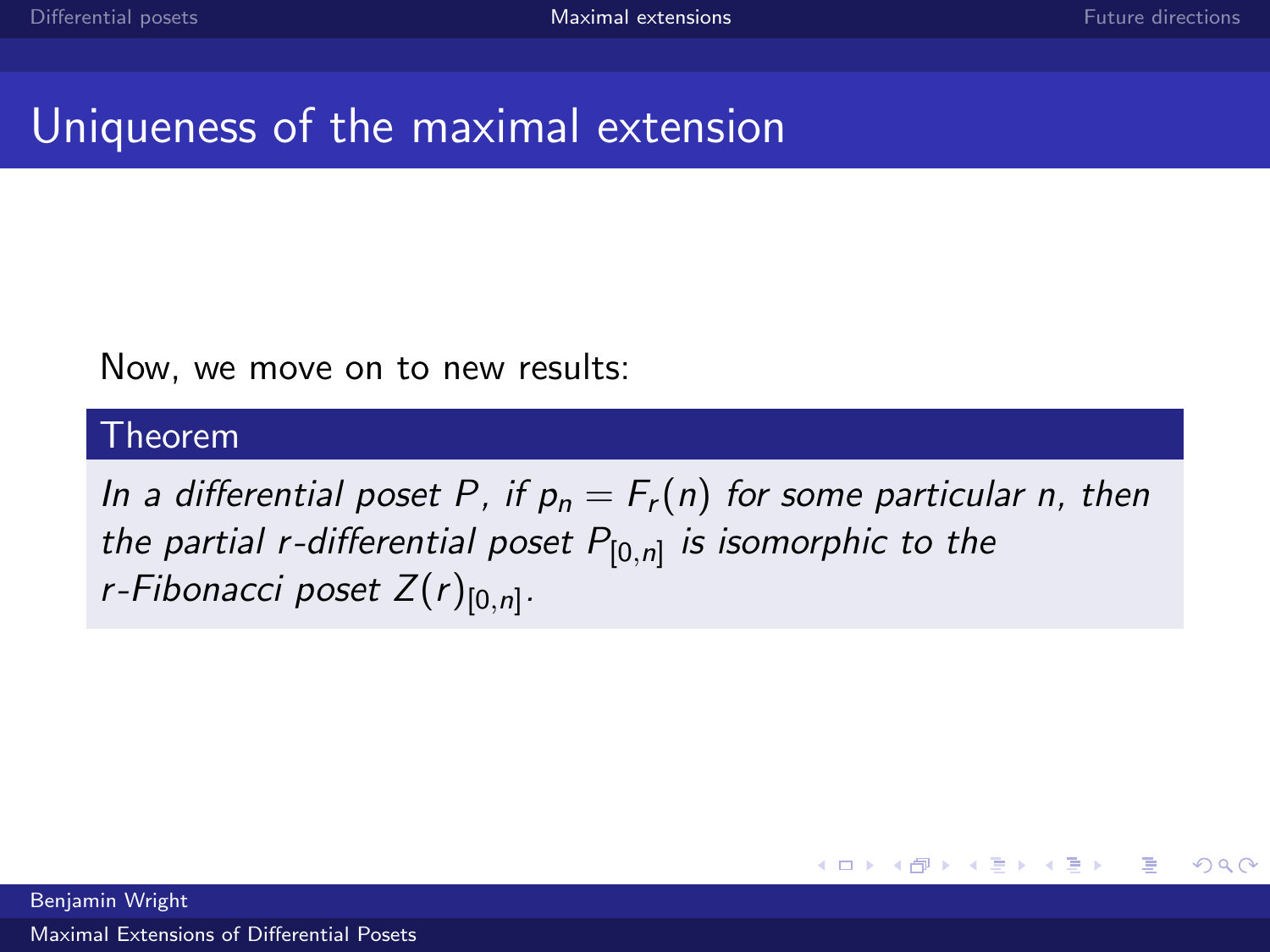∍

 $\left\{ \left\vert \left\langle \left\langle \left\langle \mathbf{q} \right\rangle \right\rangle \right\rangle \right\vert \left\langle \mathbf{q} \right\rangle \right\vert \left\langle \mathbf{q} \right\rangle \right\vert \left\langle \mathbf{q} \right\rangle \right\vert \left\langle \mathbf{q} \right\rangle \left\langle \mathbf{q} \right\rangle \right\vert$ 

4 **D** F

## <span id="page-16-0"></span>Future directions

From the fact that the Fibonacci poset is the largest differential poset, Byrnes hypothesized that the reflection-extension construction will also give the maximal extension for any partial differential poset. Equivalently:

Conjecture (Byrnes 2012)

In a differential poset,

$$
p_n \leq rp_{n-1} + p_{n-1}
$$

Benjamin Wright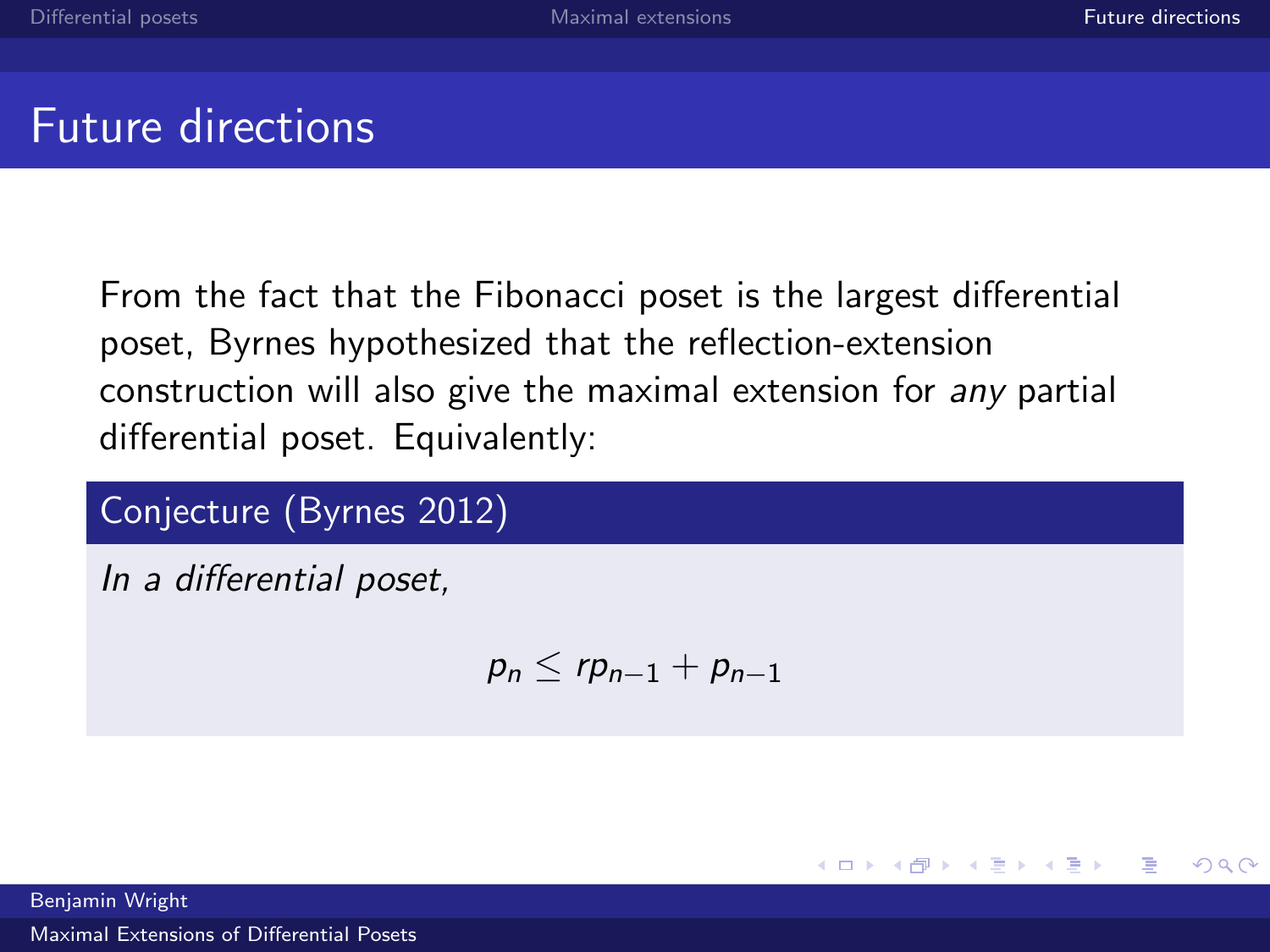## Acknowledgements

### I'd like to thank

- **MIT PRIMES**
- My mentor Christian Gaetz
- **My parents**

Benjamin Wright [Maximal Extensions of Differential Posets](#page-0-0)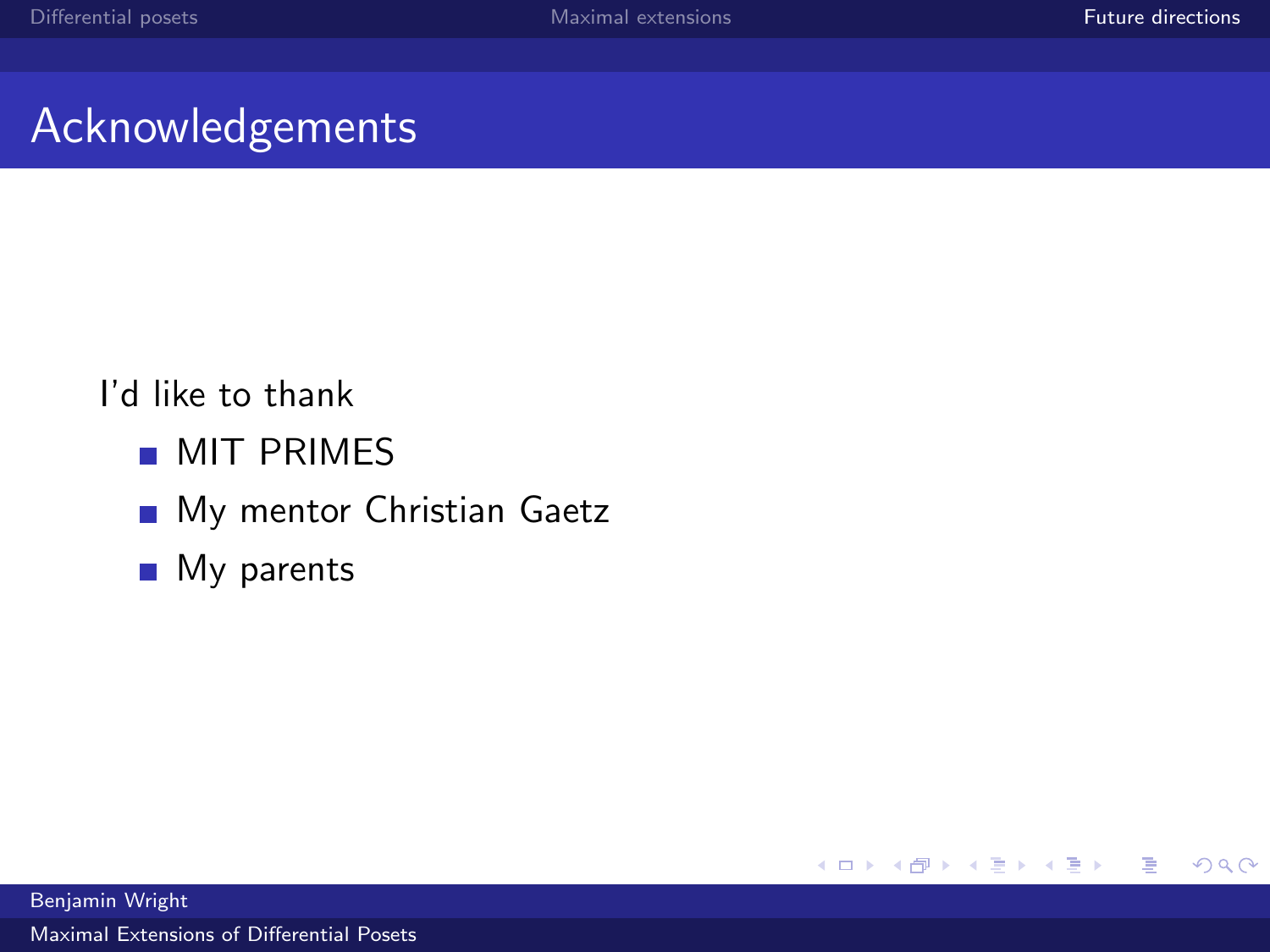## References



#### Patrick Byrnes.

Structural Aspects of Differential Posets. ProQuest LLC, Ann Arbor, MI, 2012. Thesis (Ph.D.)–University of Minnesota.

#### Richard P. Stanley. 昂

Differential posets. J. Amer. Math. Soc., 1(4):919–961, 1988.

> Ε  $\Omega$ 4 **D** F ヨ ト

Benjamin Wright